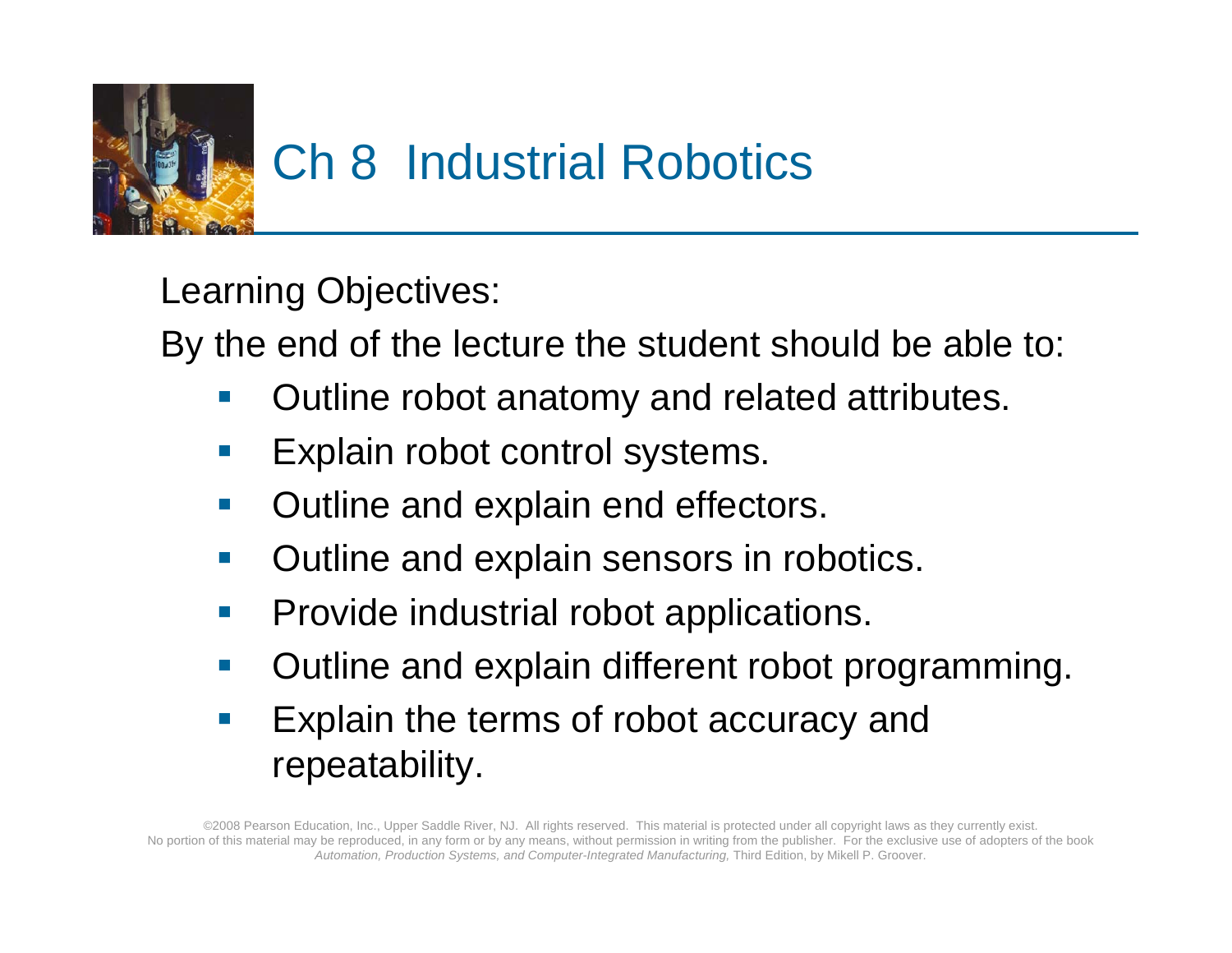

## Industrial Robot Defined

- A general-purpose, programmable machine possessing certain anthropomorphic characteristics
- **Why industrial robots are important:** 
	- **Robots can substitute for humans in hazardous** work environments
	- **Consistency and accuracy not attainable by** humans
	- **Can be reprogrammed**
	- **Most robots are controlled by computers and can** therefore be interfaced to other computer systems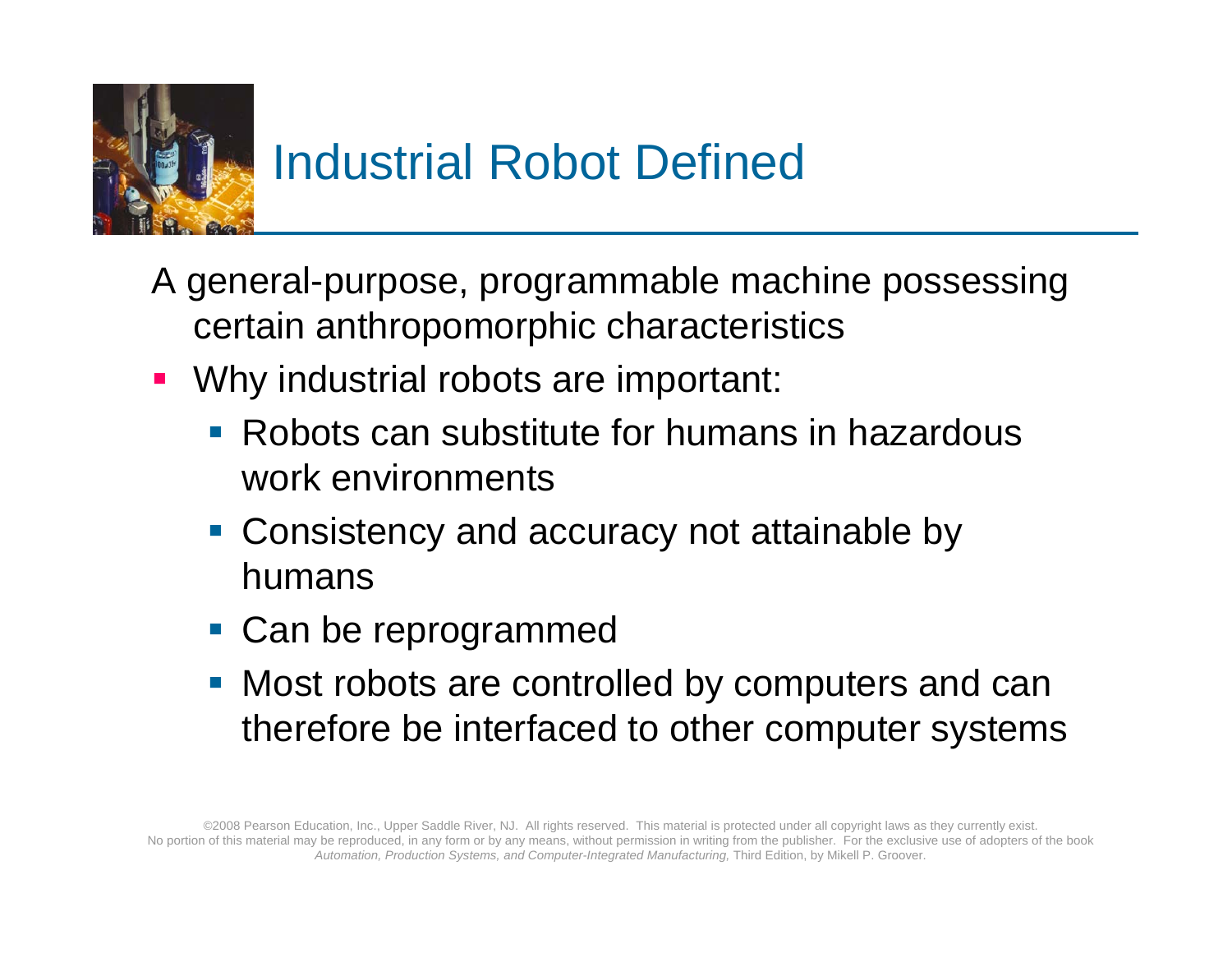

#### Robot Anatomy

- **Service Service**  Manipulator consists of joints and links
	- **Joints provide relative motion**
	- **EXTE: Links are rigid members between joints**
	- **Various joint types: linear and rotary**
	- **Each joint provides a "degree-of-freedom"**
	- **Most robots possess five or six degrees-of-freedom**
- $\mathcal{L}_{\mathrm{max}}$  Robot manipulator consists of two sections:
	- Body-and-arm for positioning of objects in the robot's work volume
	- **Wrist assembly for orientation of objects**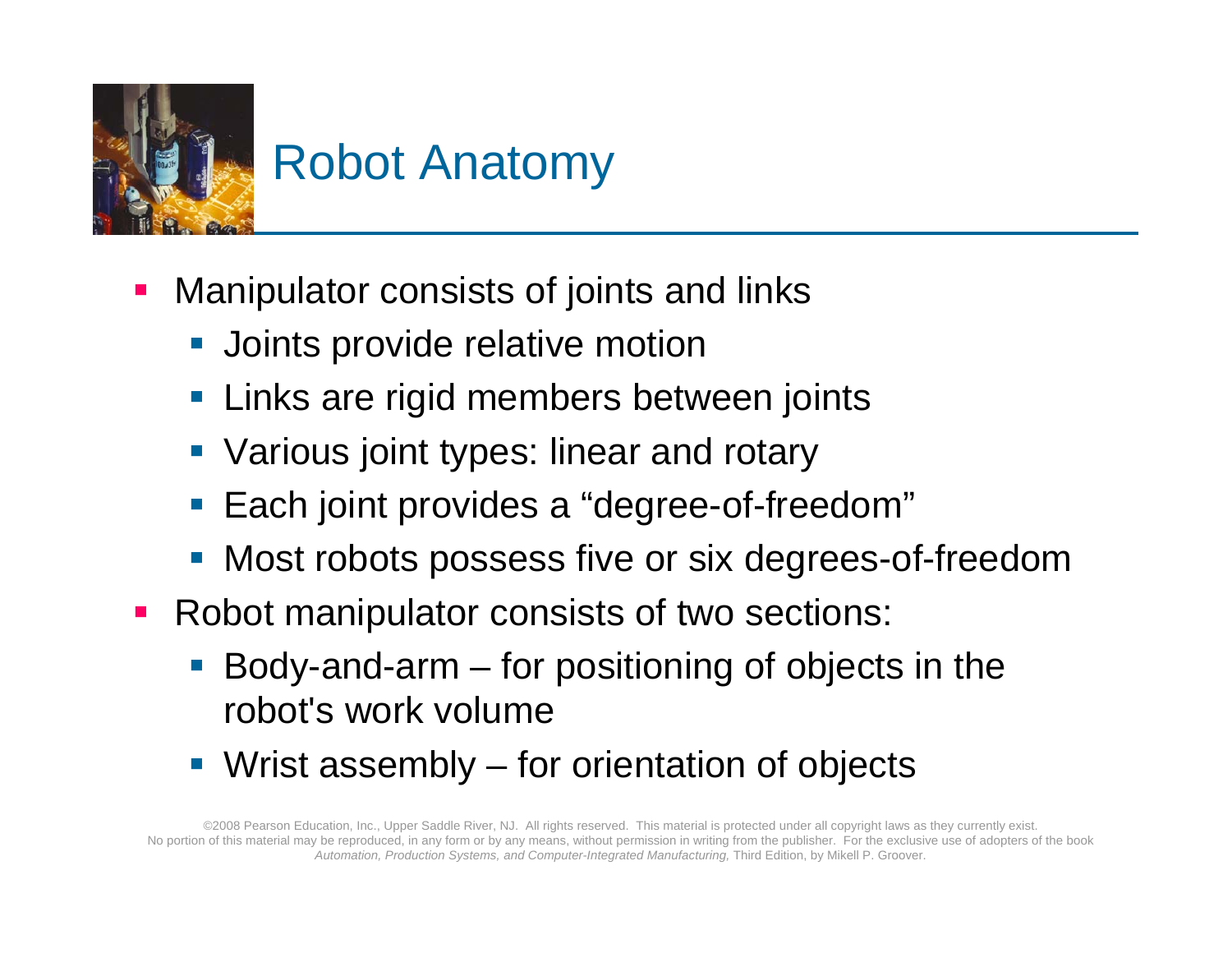



#### Robot manipulator - a series of joint-link combinations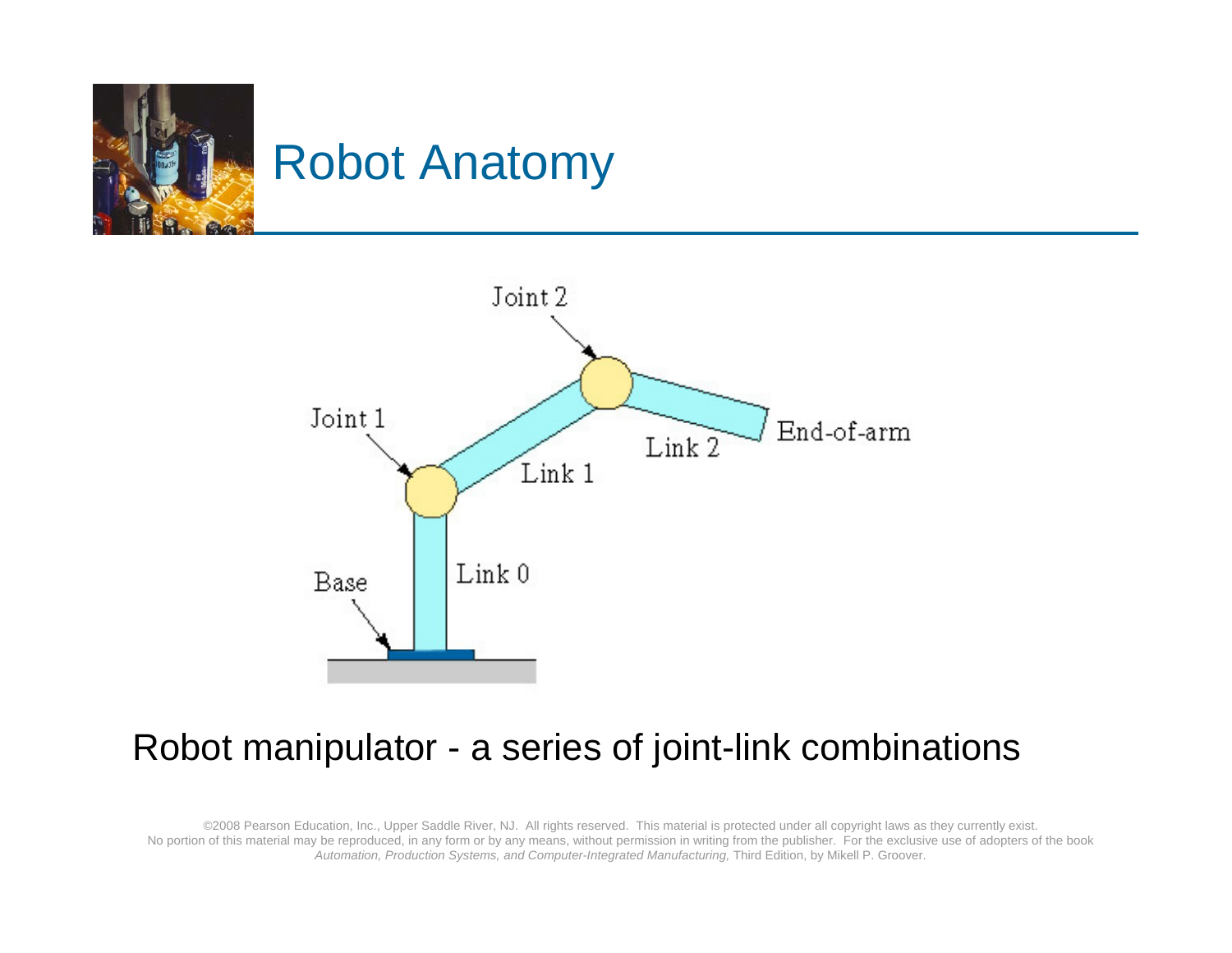

## Types of Manipulator Joints

- **Translational motion** 
	- **-** Linear joint (type L)
	- **Orthogonal joint (type O)**
- **Rotary motion** 
	- Rotational joint (type R)
	- **Twisting joint (type T)**
	- **Revolving joint (type V)**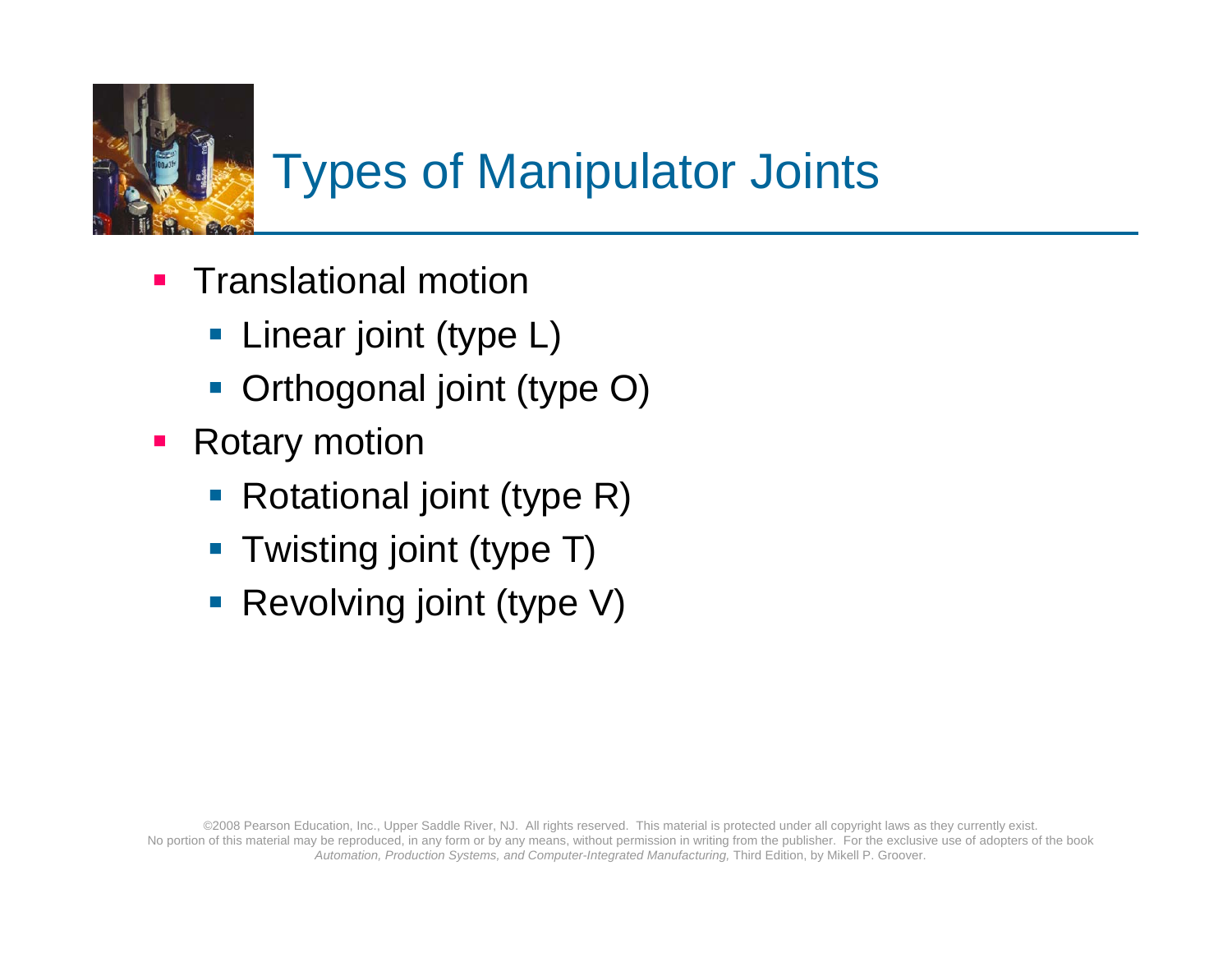

#### Translational Motion Joints

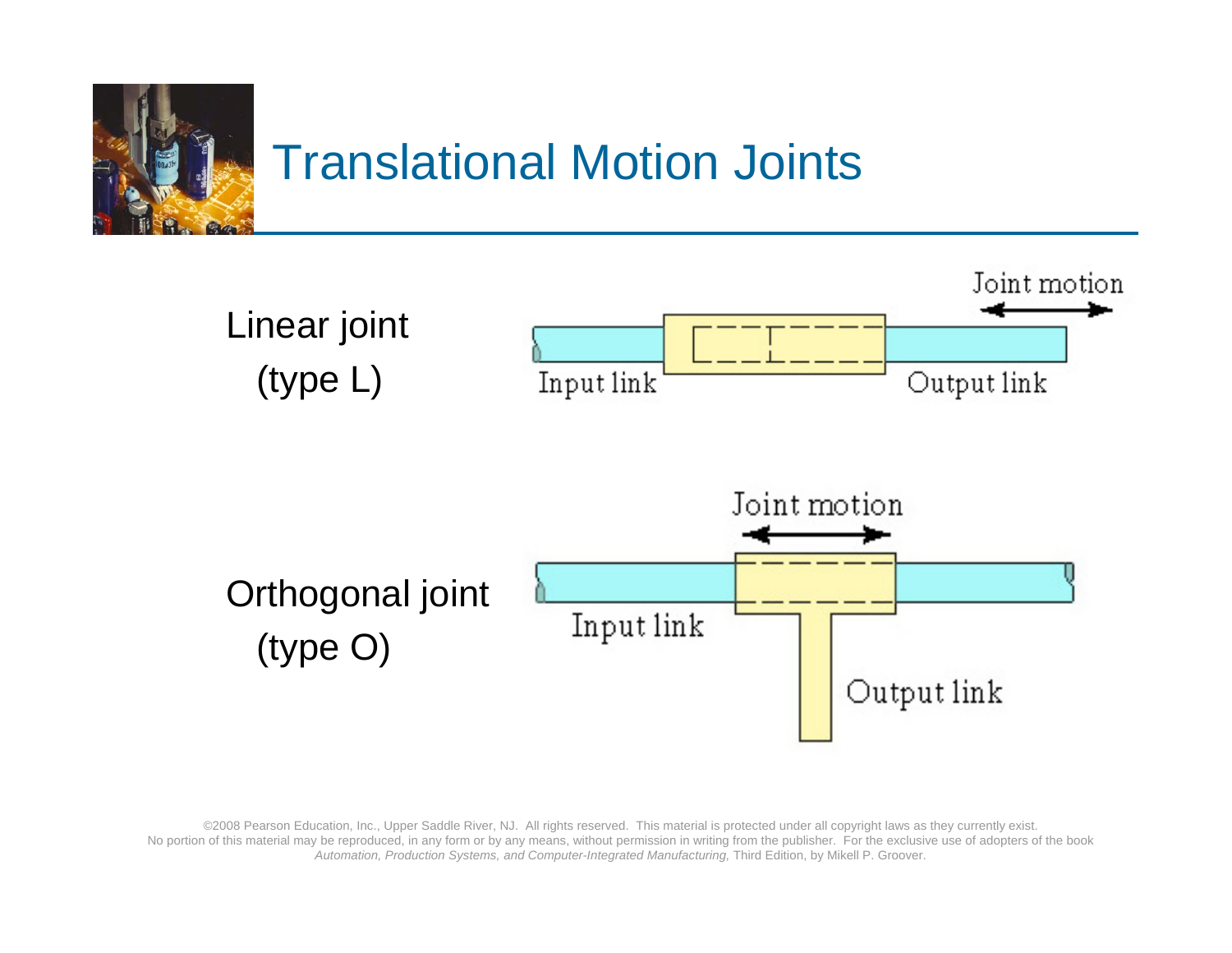

## Rotary Motion Joints

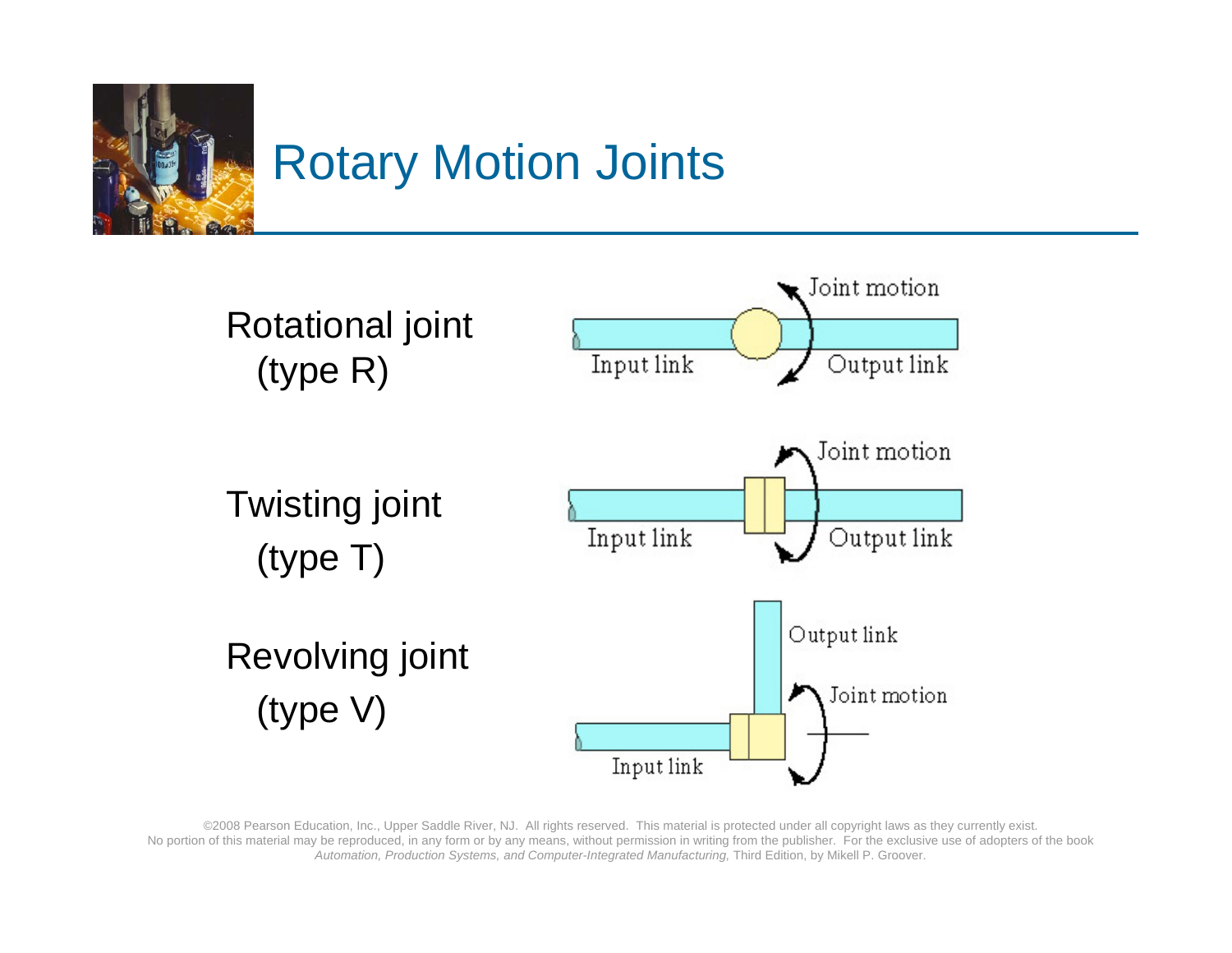

# Robot Body-and-Arm Configurations

- **Service Service**  Five common body-and-arm configurations for industrial robots:
	- 1. Polar coordinate body-and-arm assembly
	- 2. Cylindrical body-and-arm assembly
	- 3. Cartesian coordinate body-and-arm assembly
	- 4. Jointed-arm body-and-arm assembly
	- 5. Selective Compliance Assembly Robot Arm (SCARA)
- Function of body-and-arm assembly is to position an end effector (e.g., gripper, tool) in space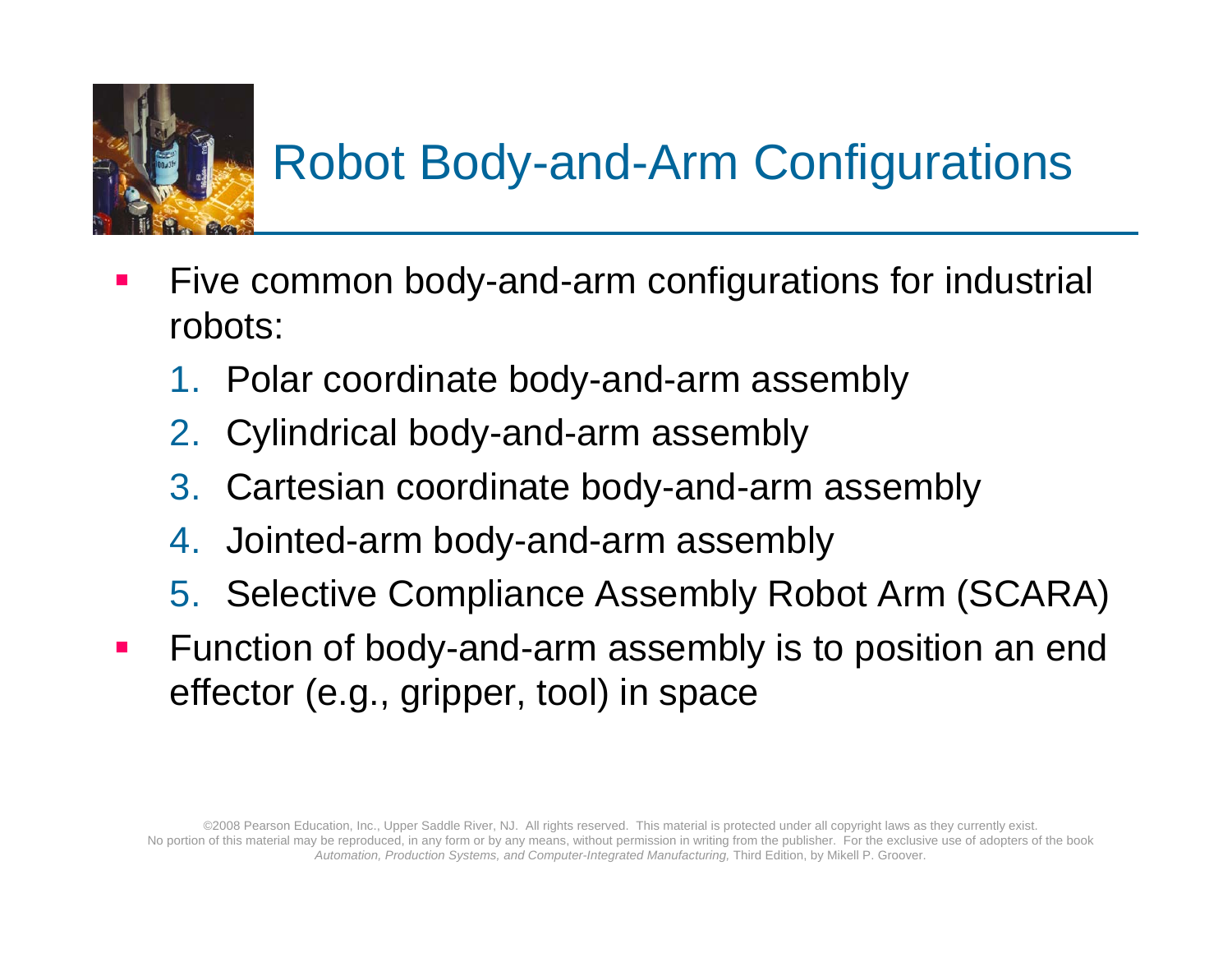

## Polar Coordinate Body-and-Arm Assembly

T. Notation TRL:



■ Consists of a sliding arm (L joint) actuated relative to the body, which can rotate about both a vertical axis (T joint) and horizontal axis (R joint)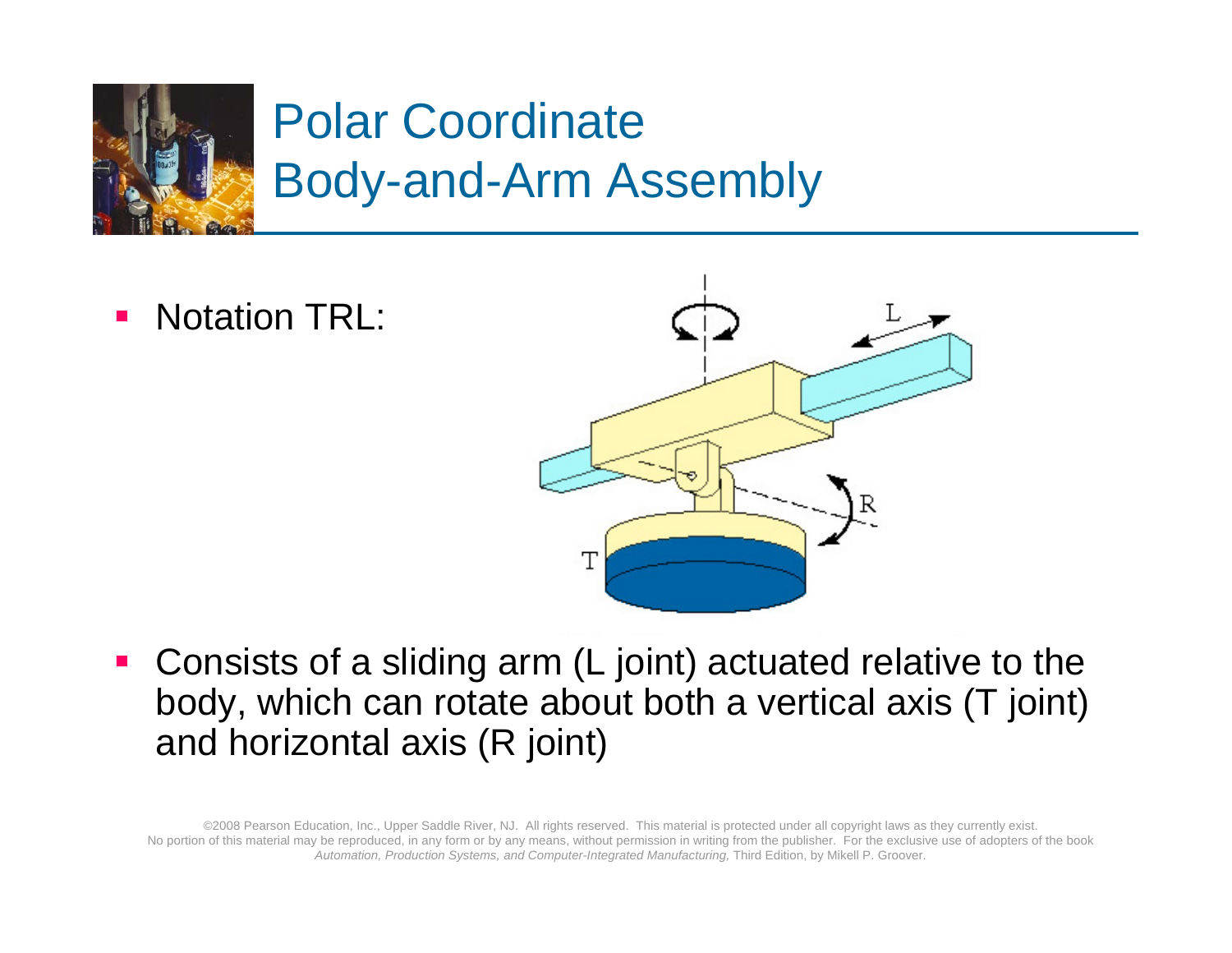

## SCARA Robot

- **Service Service** Notation VRO
- **SCARA stands for Selectively** Compliant Assembly Robot Arm
- **Similar to jointed-arm robot** except that vertical axes are used for shoulder and elbow joints to be compliant in horizontal direction for vertical insertion tasks

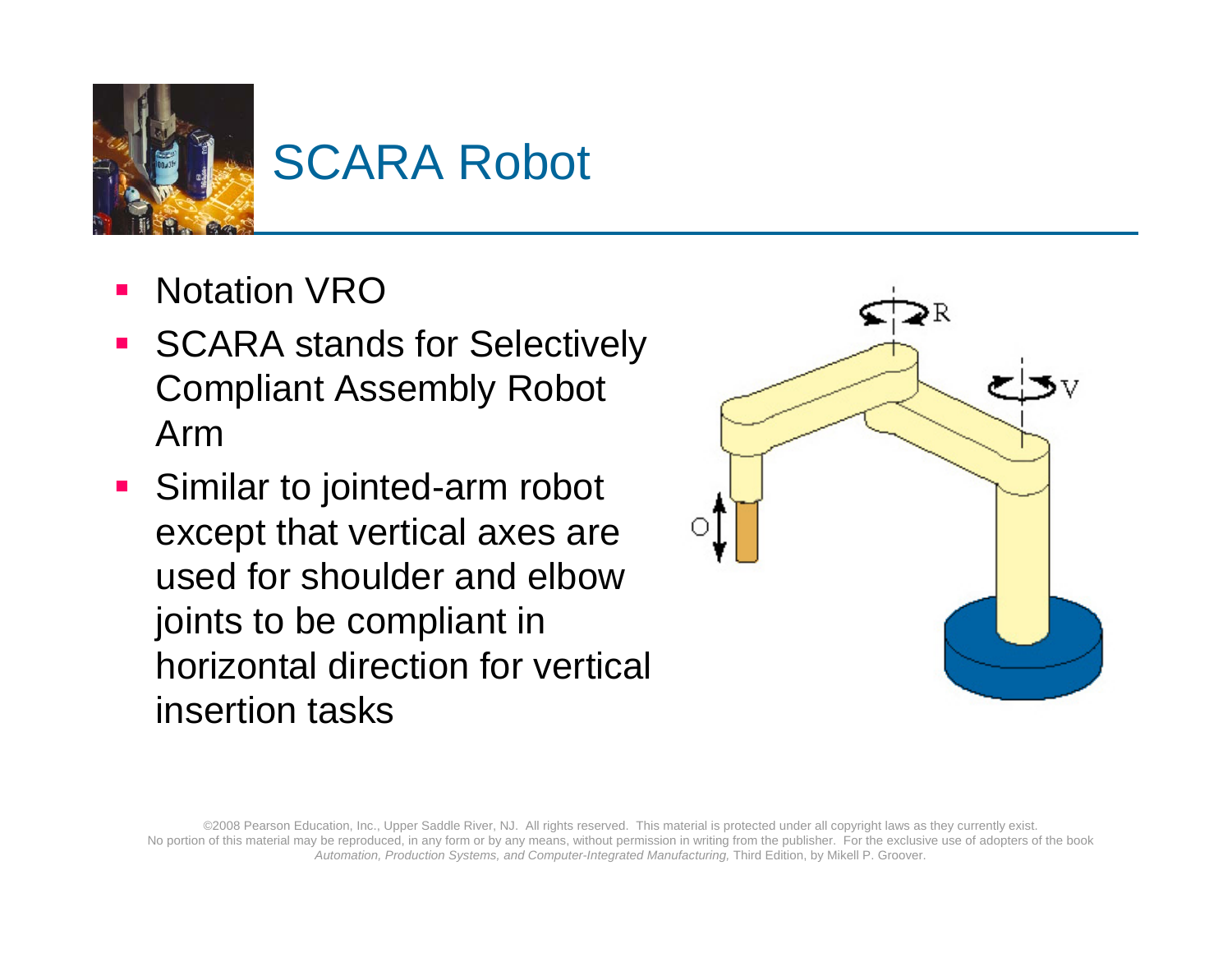

## Wrist Configuration



- Typical wrist assembly has two or three degrees-offreedom (shown is a three degree-of freedom wrist)
- Notation :RRT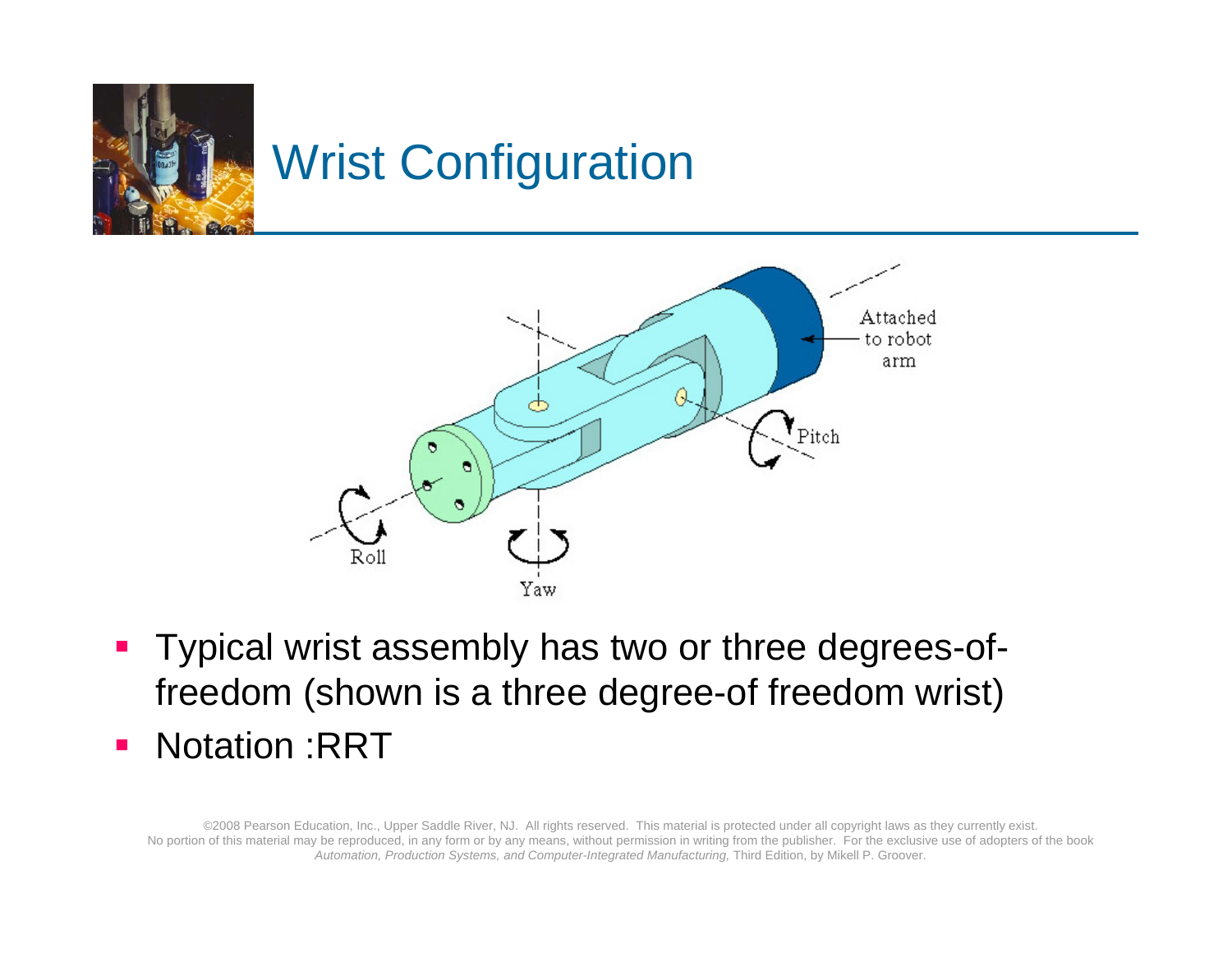

#### Joint Drive Systems

- **Service Service**  Electric
	- **Uses electric motors to actuate individual joints**
	- **Preferred drive system in today's robots**
- **Hydraulic** 
	- Uses hydraulic pistons and rotary vane actuators
	- **Noted for their high power and lift capacity**
- **•** Pneumatic
	- **Typically limited to smaller robots and simple material** transfer applications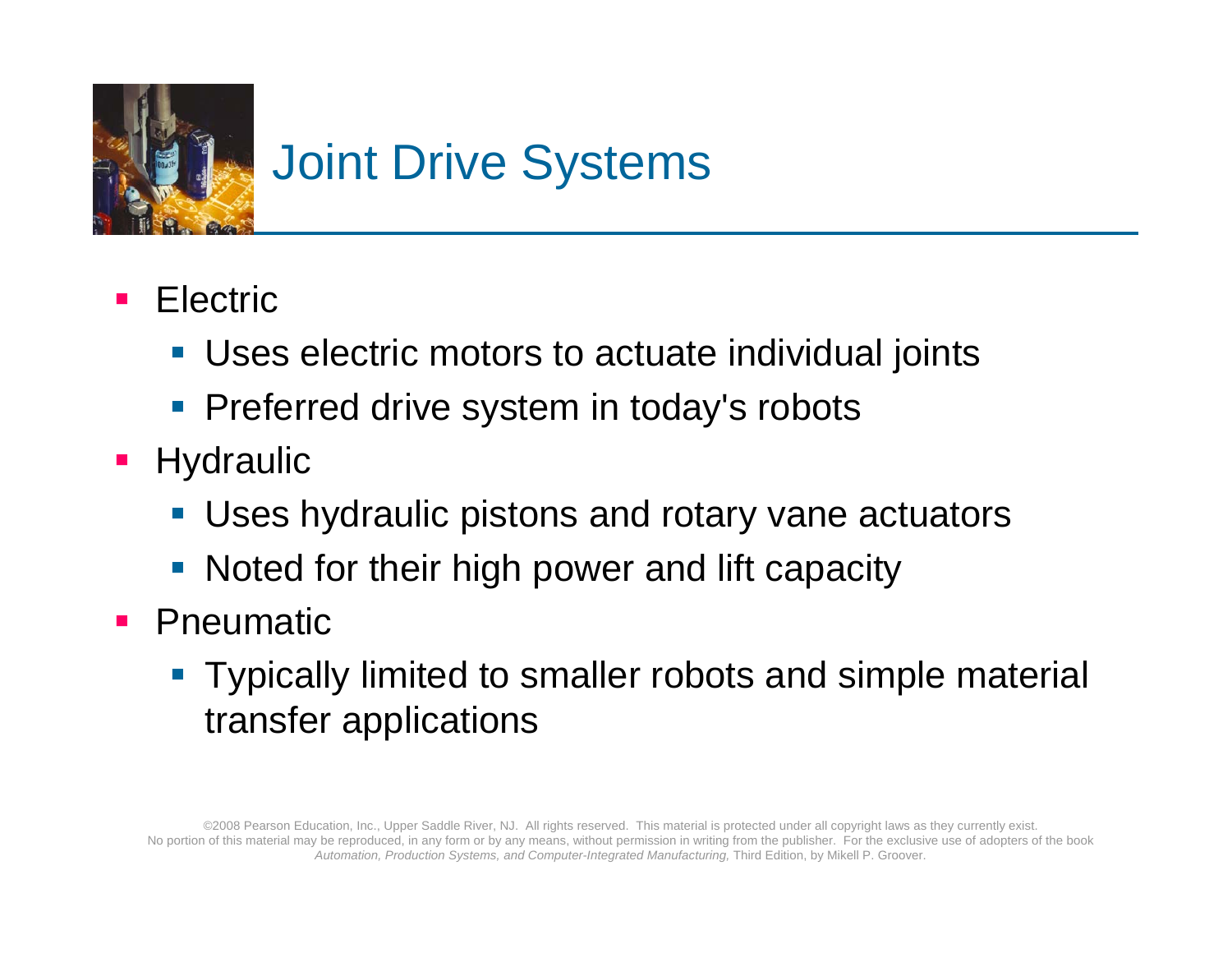

- Playback with point-to-point control records work cycle as a sequence of points, then plays back the sequence during program execution
- **Playback with continuous path control greater** memory capacity and/or interpolation capability to execute paths (in addition to points)
- Intelligent control exhibits behavior that makes it seem intelligent, e.g., responds to sensor inputs, makes decisions, communicates with humans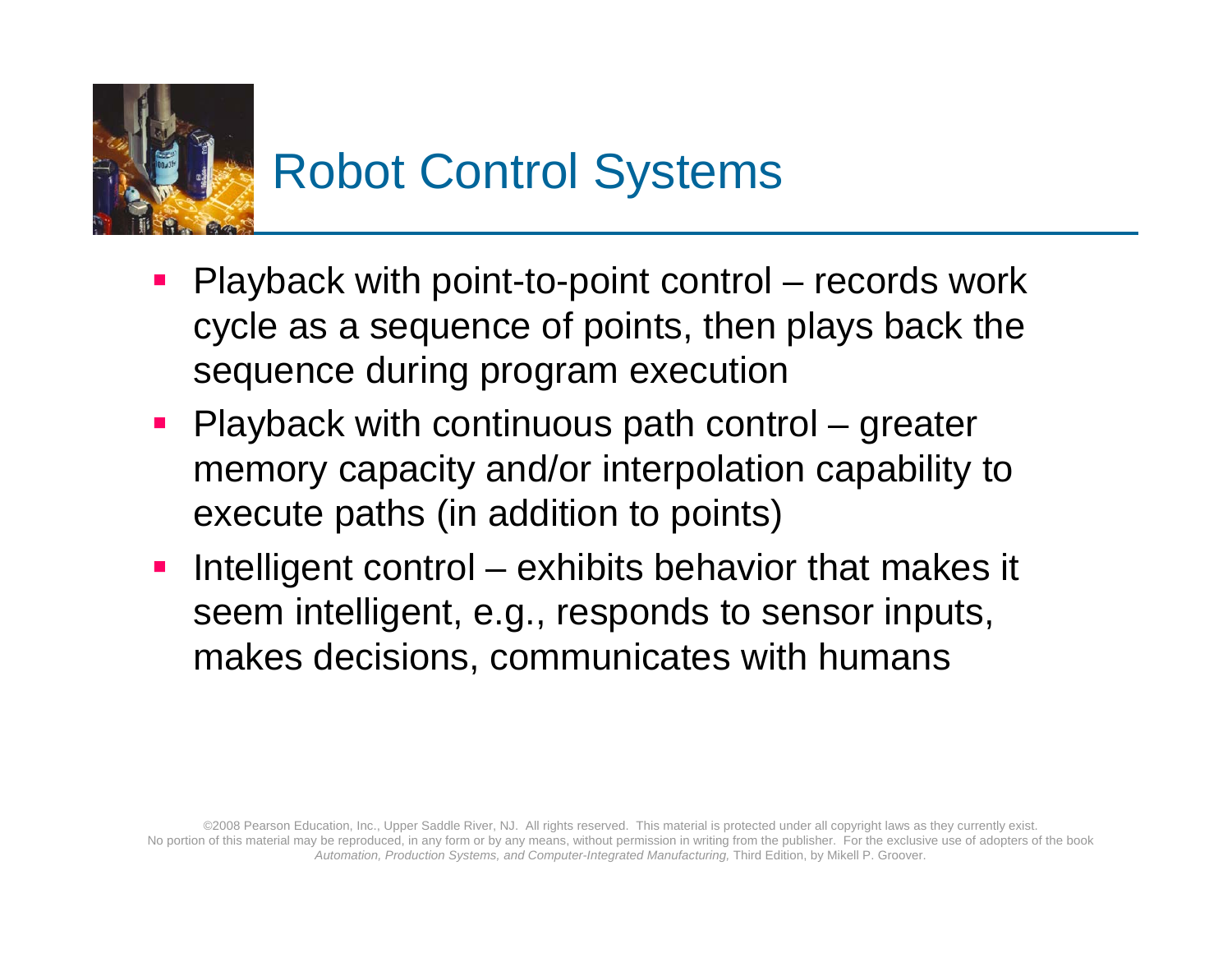

#### End Effectors

- The special tooling for a robot that enables it to perform a specific task
- **Two types:** 
	- Grippers to grasp and manipulate objects (e.g., parts) during work cycle
	- Tools to perform a process, e.g., spot welding, spray painting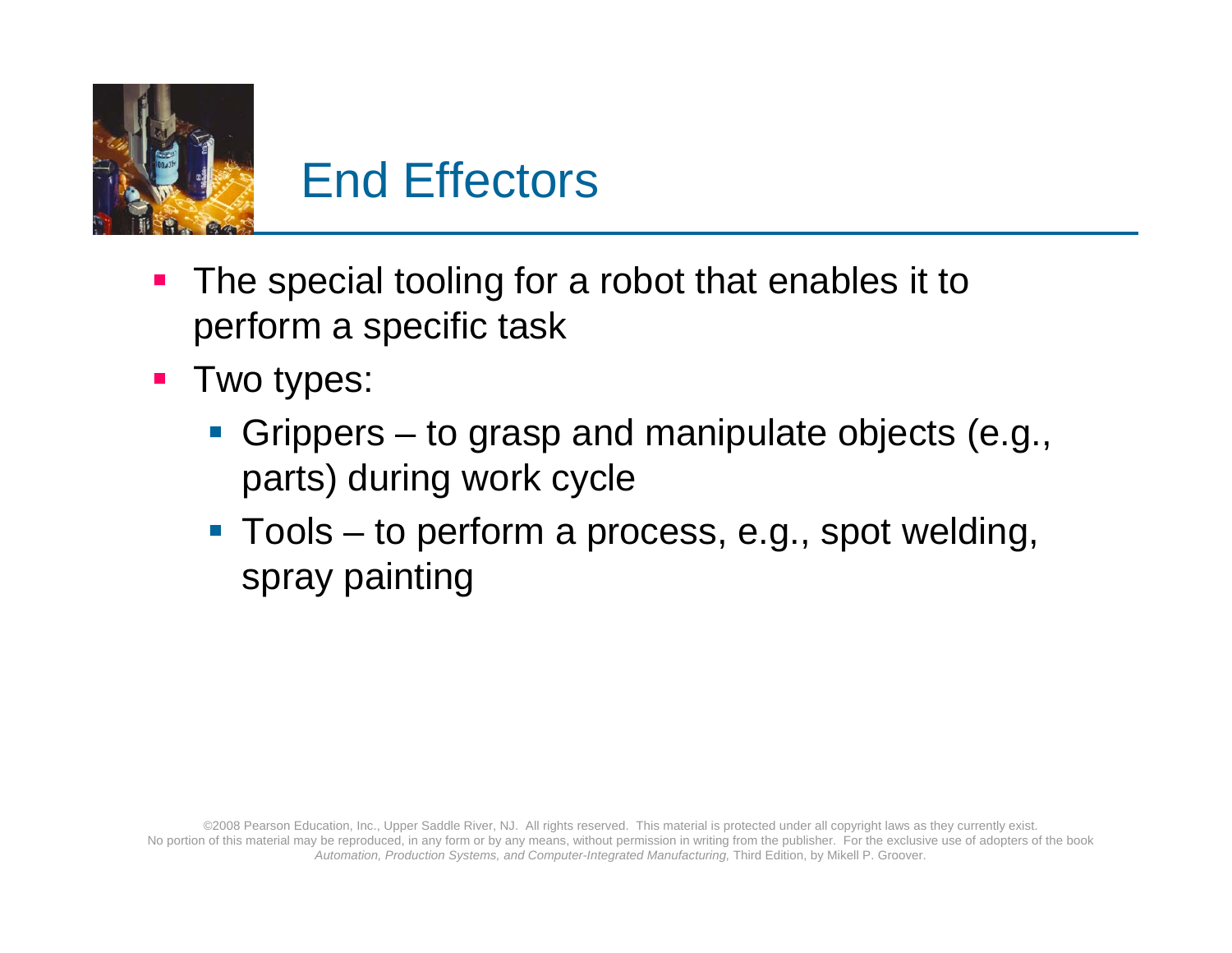

General characteristics of industrial work situations that promote the use of industrial robots

- 1. Hazardous work environment for humans
- 2. Repetitive work cycle
- 3. Difficult handling task for humans
- 4. Multishift operations
- 5. Infrequent changeovers
- 6. Part position and orientation are established in the work cell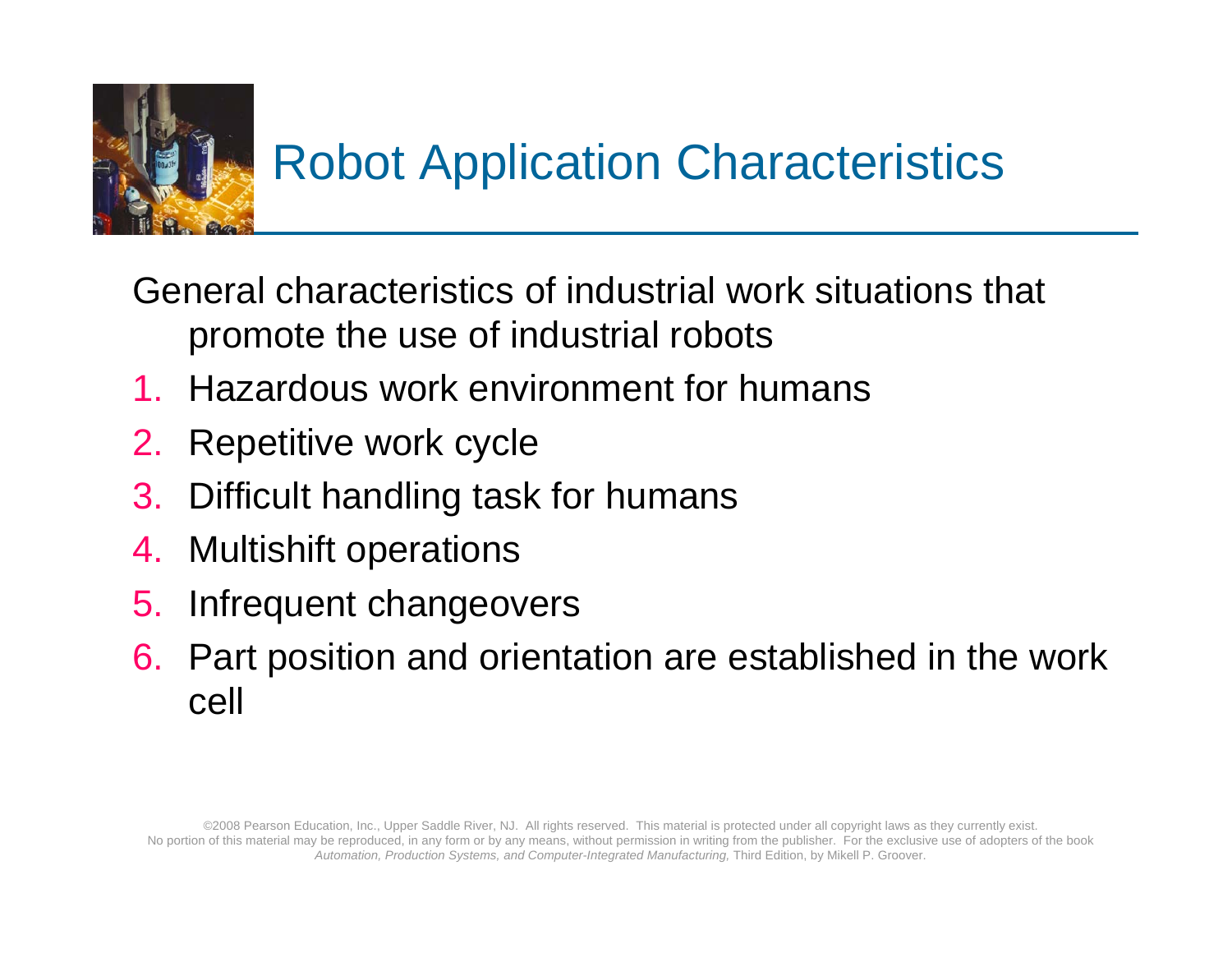

## Industrial Robot Applications

- 1. Material handling applications
	- **Service Service** Material transfer – pick-and-place, palletizing
	- $\sim$ Machine loading and/or unloading
- 2. Processing operations
	- Spot welding and continuous arc welding
	- $\mathcal{L}^{\text{max}}$ Spray coating
	- $\mathcal{L}_{\mathcal{A}}$ Other – waterjet cutting, laser cutting, grinding
- 3. Assembly and inspection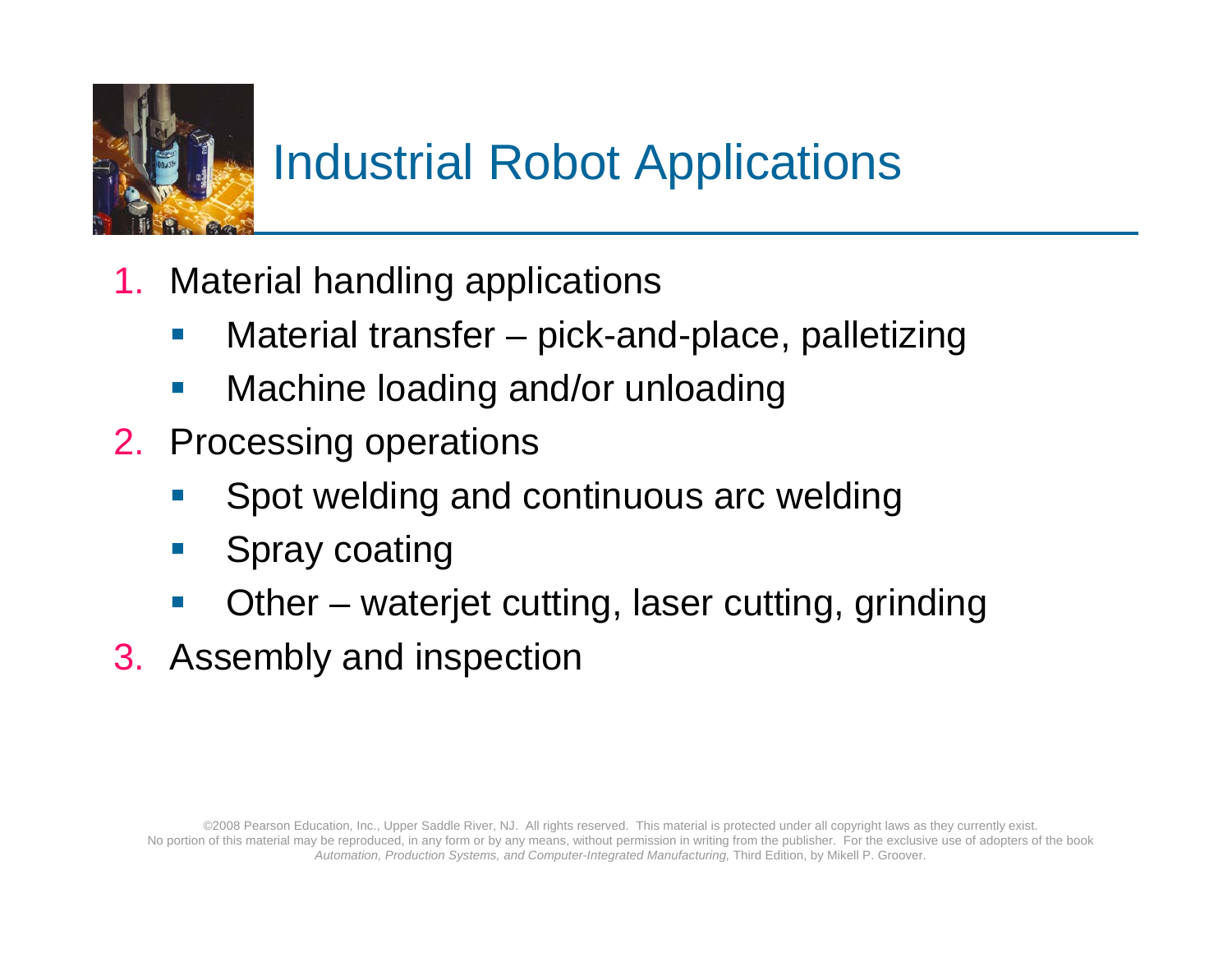

- **Service Service**  Leadthrough programming - work cycle is taught to robot by moving the manipulator through the required motion cycle and simultaneously entering the program into controller memory for later playback
- **Robot programming languages uses textual** programming language to enter commands into robot controller
- Simulation and off-line programming program is prepared at a remote computer terminal and downloaded to robot controller for execution without need for leadthrough methods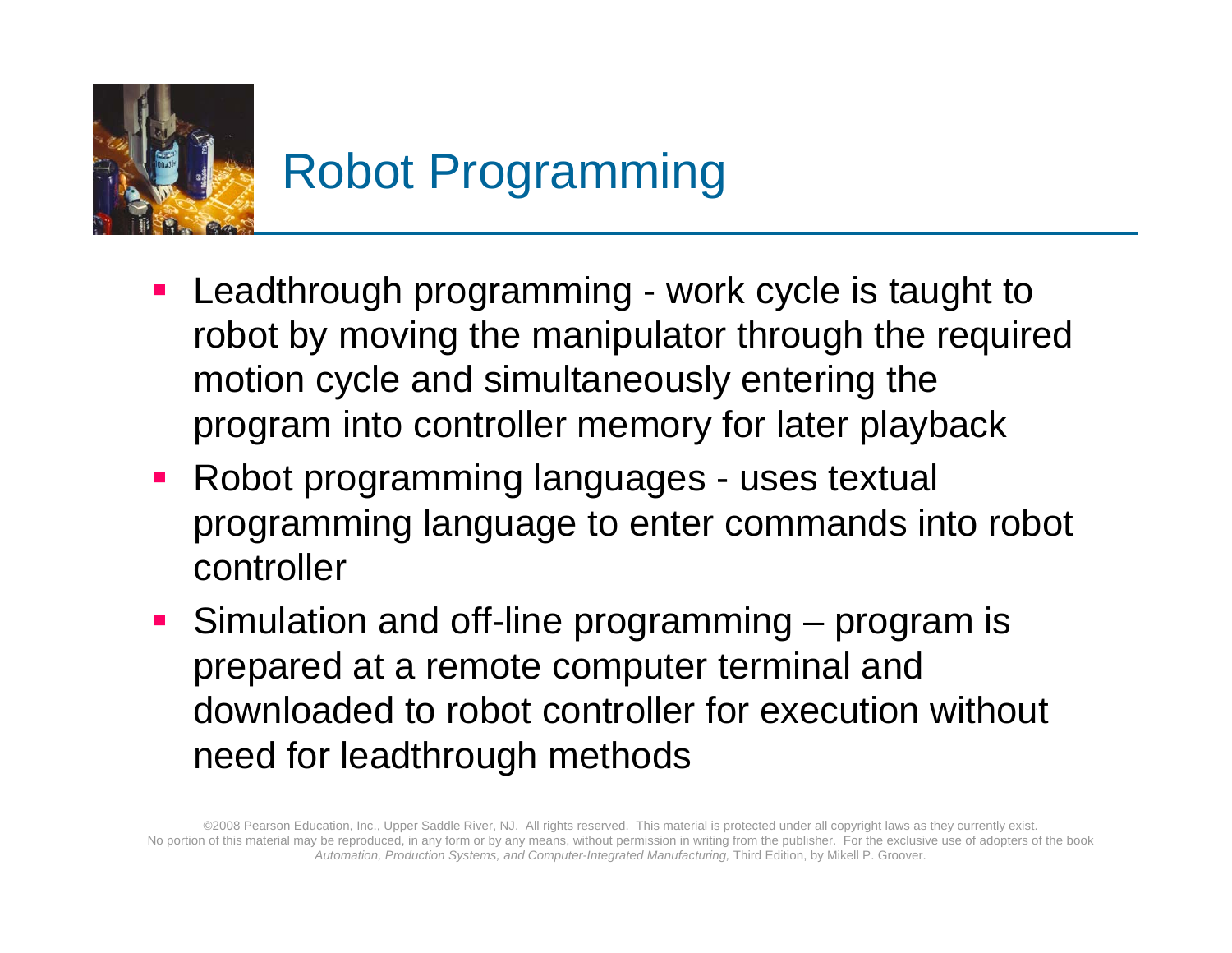

## Leadthrough Programming

Two types:

- 1. Powered leadthrough
	- Common for point-to-point robots
	- $\mathcal{L}(\mathcal{A})$  Uses teach pendant to move joints to desired position and record that position into memory
- 2. Manual leadthrough
	- Convenient for continuous path control robots
	- $\mathcal{L}_{\mathcal{A}}$  Human programmer physical moves manipulator through motion cycle and records cycle into memory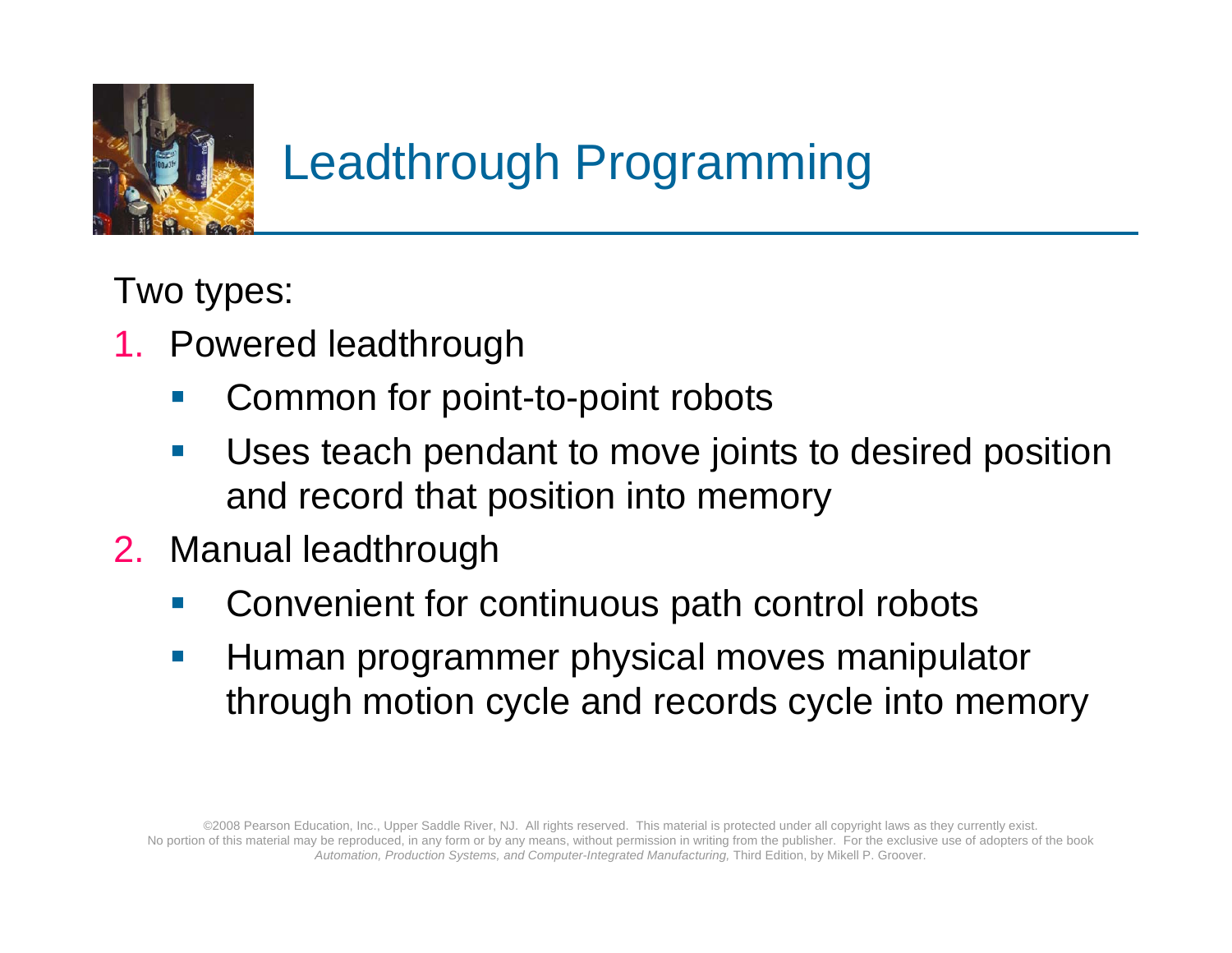

## Teach Pendant for Powered Leadthrough Programming